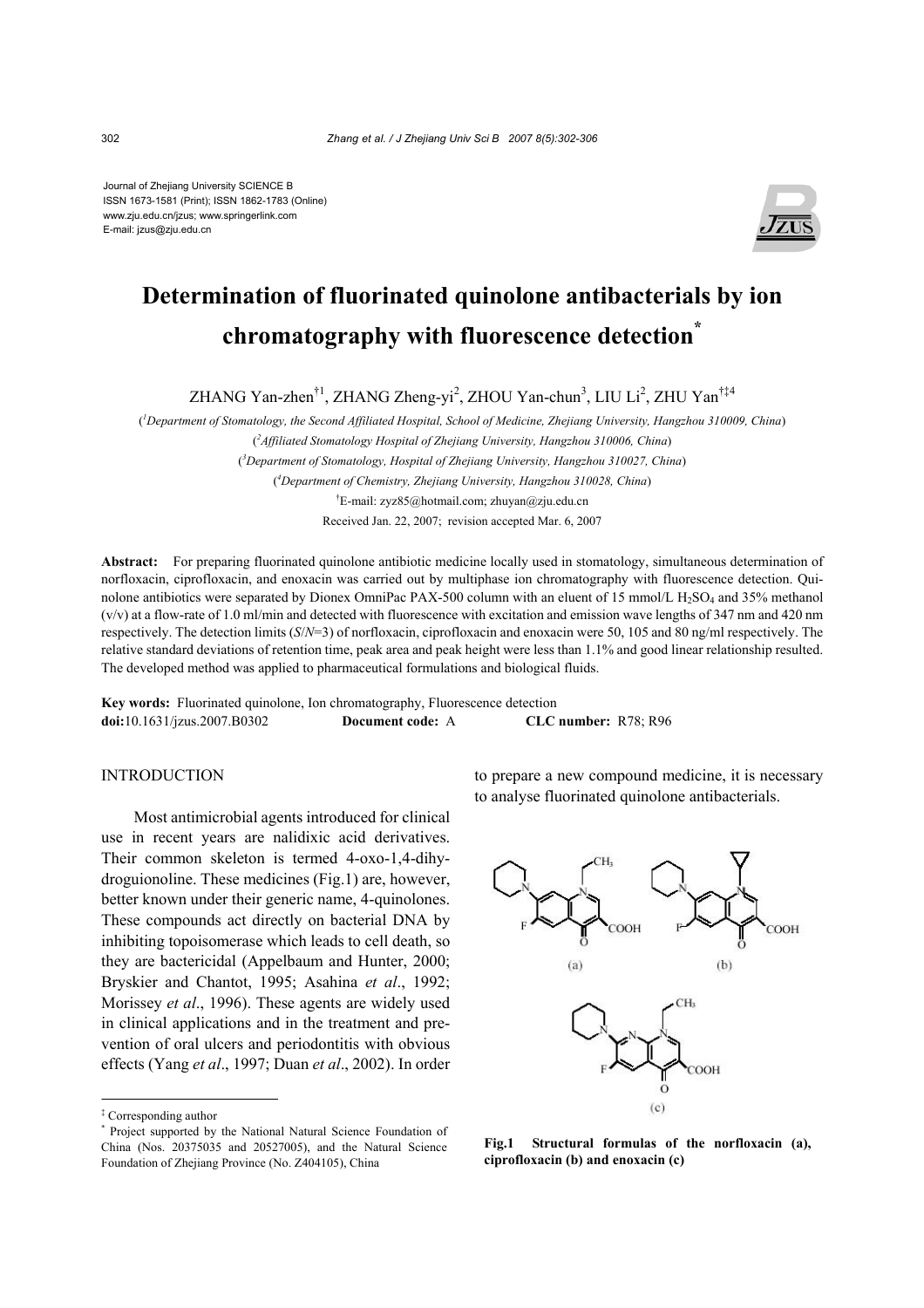The methods available for fluorinated quinolone antibacterials assays are thin-layer chromatography (TLC)-fluorescence (Simonovska *et al*., 1999; Novakovic *et al*., 2001; Riesbeck and Forsgren, 1994), capillary electrophoresis-UV or fluorescence (Faria *et al*., 2006; Awadallah *et al*., 2003; Schmitt-Kopplin *et al*., 1999), high-performance liquid chromatography (HPLC)-UV or fluorescence (Grellet *et al*., 2002; Carlucci, 1998; Gasparrini *et al*., 2001; Lee and Hong, 2000; Brodfuehrer *et al*., 1998). The majority of these methods were developed to analyse fluorinated quinolone antibacterials in biological samples such as serum or urine, residues in fish and meat or medicine tablets.

As most of the fluorinated quinolone antibacterials are quinolinecarboxylic acids, they can be separated by anion exchange chromatography and detected by fluorescence detection. In this paper, a novel analysis system to determine three fluorinated quinolone antibacterials simultaneously was developed by using ion chromatography with multi-phase ion chromatography and fluorescence detection.

## EXPERIMENT

## **Chemicals and reagents**

Methanol was HPLC-grade, and  $H_2SO_4$  was analytical-reagent grade (purchased from Shanghai Chemical Reagents, Shanghai, China). Norfloxcin, ciprofloxacin and enoxacin were biochemical reagents (purchased from Shanghai Chemical Reagents, Shanghai, China).

#### **Apparatus**

The chromatographic system consisted of a Dionex 4000I ion chromatograph pump (Sunnyvale, CA, USA) equipped with Rheodyne-7125 injection valve (Rheodyne, Cotati, CA, USA) and Shimadzu RF-535 fluorescence detector (Shimadzu, Kyoto, Japan). Dionex OmniPac PAX-500 (250 mm×4.6 mm) column. Data plotting and analysis were done with Yingpu chromatographic data station (Yingpu, Hangzhou, Zhejiang, China) software installed on a PII computer.

#### **Chromatographic conditions**

The mobile phase consisted of a mixture of 35% methanol ( $v/v$ ) and 15 mmol/L  $H<sub>2</sub>SO<sub>4</sub>$ . The eluent was carefully degassed and filtered prior to use at a flow-rate of 1 ml/min. The injection volume was 50  $\mu$ l. Detection was performed at excitation wavelength of 347 nm and emission wavelength of 420 nm.

#### **Standard solutions**

A stock solution of fluorinated quinolone was prepared to 1 mg/ml with methanol. This solution was stored at 4 °C for no longer than two months.

Standard work solutions were prepared every day, and diluted with distilled water.

## **Procedure**

Samples were dissolved in distilled water, adjusted into the concentration range of 1 to 20  $\mu$ g/ml and filtered with 0.45 µm membrane filter and then injected directly.

## RESULTS AND DISCUSSION

# **Optimization of the wavelength for fluorescence detection**

The optimal wavelength for simultaneous detection of three fluorinated quinolone antibacterials was observed. As shown in Fig.2, it was found that the excitation wavelength of 347 nm and emission



**Fig.2 Excitation and emission in fluorescence of enoxacin (a), ciprofloxacin (b) and norfloxacin (c)**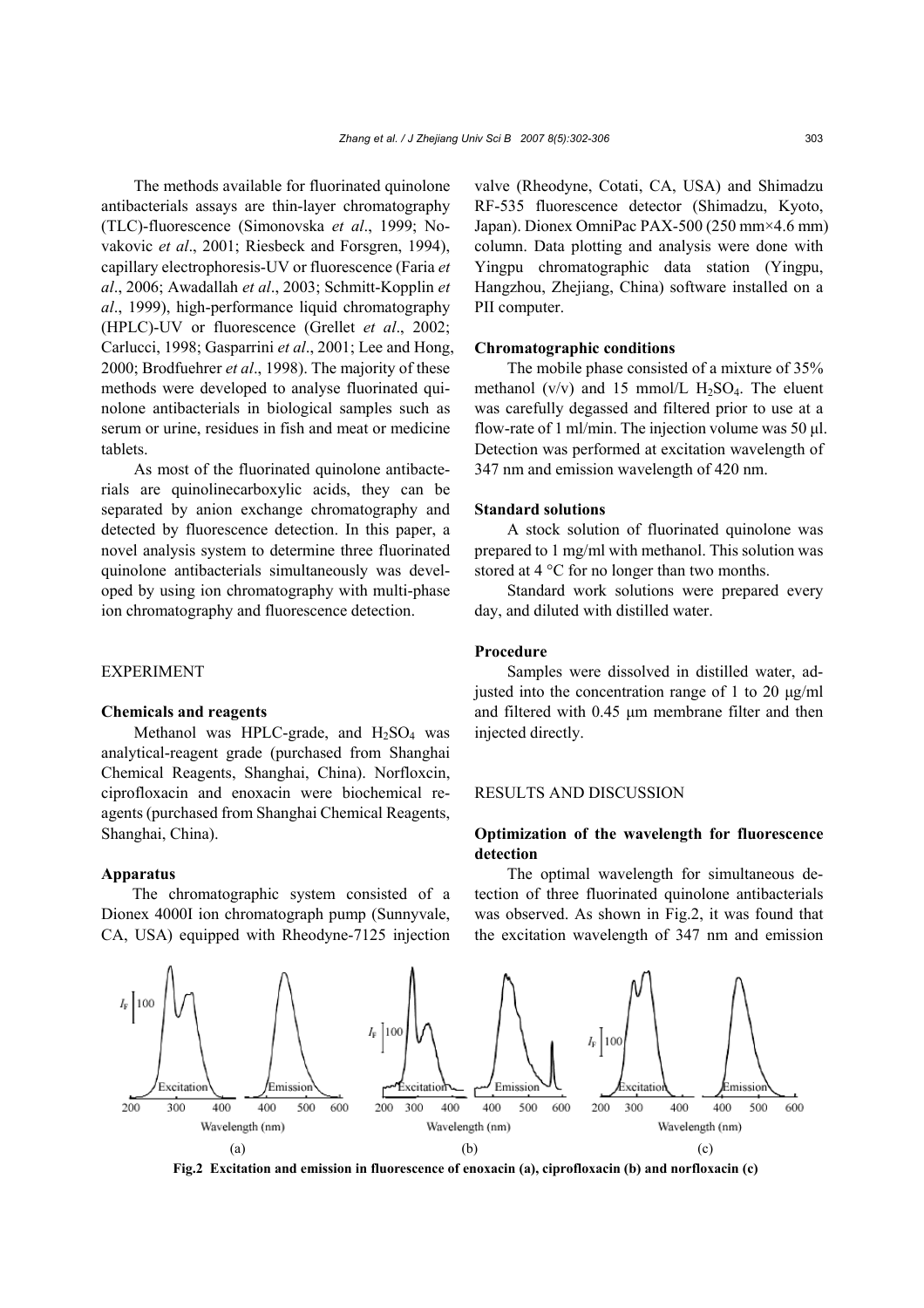wavelength of 420 nm were the most suitable for detection of the three fluorinated quinolone antibacterials simultaneously.

# **Optimization of the separation**

The separation of the fluorinated quinolone antibacterials was achieved using a multi-phase stationary phase which combines anion exchange and reversed-phase mechanisms with mixtures of sulfuric acid and methanol as eluent. The role of the sulfuric acid was to protonate the analytes and to also provide  $SO_4^{2-}$  as the eluent competing ion. The methanol was added to reduce hydrophobic absorption of the analytes and to decrease the retention times. With the elution of 0.05 mol/L  $H_2SO_4$ , the relationship of retention time and resolution with different concentrations of methanol is shown in Table 1 and Fig.3.

**Table 1 Relationships between concentration of methanol and resolutions of the quinolone antibacterials**

| Concentration of                                                         | Resolution |         |  |
|--------------------------------------------------------------------------|------------|---------|--|
| CH <sub>3</sub> OH (%)                                                   | $R_1$      | $R_{2}$ |  |
| 60                                                                       | 0.140      | 0.090   |  |
| 50                                                                       | 0.521      | 0.210   |  |
| 40                                                                       | 0.579      | 0.563   |  |
| 35                                                                       | 0.919      | 0.820   |  |
| 30                                                                       | 0.902      | 0.815   |  |
| $R_1$ : The resolution between of norfloxacin and ciprofloxacin; $R_2$ : |            |         |  |

The resolution between of ciprofloxacin and enoxacin



**Fig.3 Changes of retention time of fluorinated quinolone antibacterials against the different concentra**tion of methanol in elution with 0.05 mol/L of H<sub>2</sub>SO<sub>4</sub>

Judging from the experimental results, the retention time of the analyte was suitable and resolution was also good when the concentration of methanol was  $35\%$  (v/v), so eluent containing  $35\%$  (v/v) methanol was chosen in the experiments.

With the concentration of methanol set at 35% (v/v), the relationship of retention time and resolution with the different concentration of  $H_2SO_4$  is shown in Table 2 and Fig.4.

| Table 2 Relationships between concentration of sulfuric |  |
|---------------------------------------------------------|--|
| acids and resolutions of the quinolone antibacterials   |  |

| Concentration of                                                             | Resolution |       |
|------------------------------------------------------------------------------|------------|-------|
| $H_2SO_4$ (mol/L)                                                            | $R_{1}$    | $R_2$ |
| 0.005                                                                        | 0.919      | 0.820 |
| 0.010                                                                        | 1.089      | 0.980 |
| 0.015                                                                        | 1.498      | 0.980 |
| 0.020                                                                        | 1.171      | 0.994 |
| 0.025                                                                        | 1.050      | 1.020 |
| ${}^*R_1$ : The resolution between of norfloxacin and ciprofloxacin; $R_2$ : |            |       |

The resolution between of ciprofloxacin and enoxacin



**Fig.4 Changes of retention time of fluorinated quinolone antibacterials against the different concentra**tion of H<sub>2</sub>SO<sub>4</sub> in elution with 35% (v/v) methanol

The concentration of  $H_2SO_4$  set at 0.015 mol/L was considered to be suitable for detection of the three fluorinated quinolones. In the above-mentioned experimental conditions, the resolution of each fluorinated quinolone was more than 1, and the retention time of the analyte was as expected appropriate.

So eluent containing 35% (v/v) methanol and  $0.015$  mol/L H<sub>2</sub>SO<sub>4</sub> was chosen in the experiments for the simultaneous determination of the three fluorinated quinolone antibacterials.

#### **Calibration, limit of detection**

A calibration curve was described by the equation  $A(H)=mx+b$ , where  $A(H)$  represents the response value of the analyte in the sample (peak area or peak height). The *x* in the equation represents the concentration of µg/ml of each fluorinated quinolone injected into the column. The mean correlation coefficient, intercept and slope values of all the three quinolones tested are indicated in Table 3. The chroma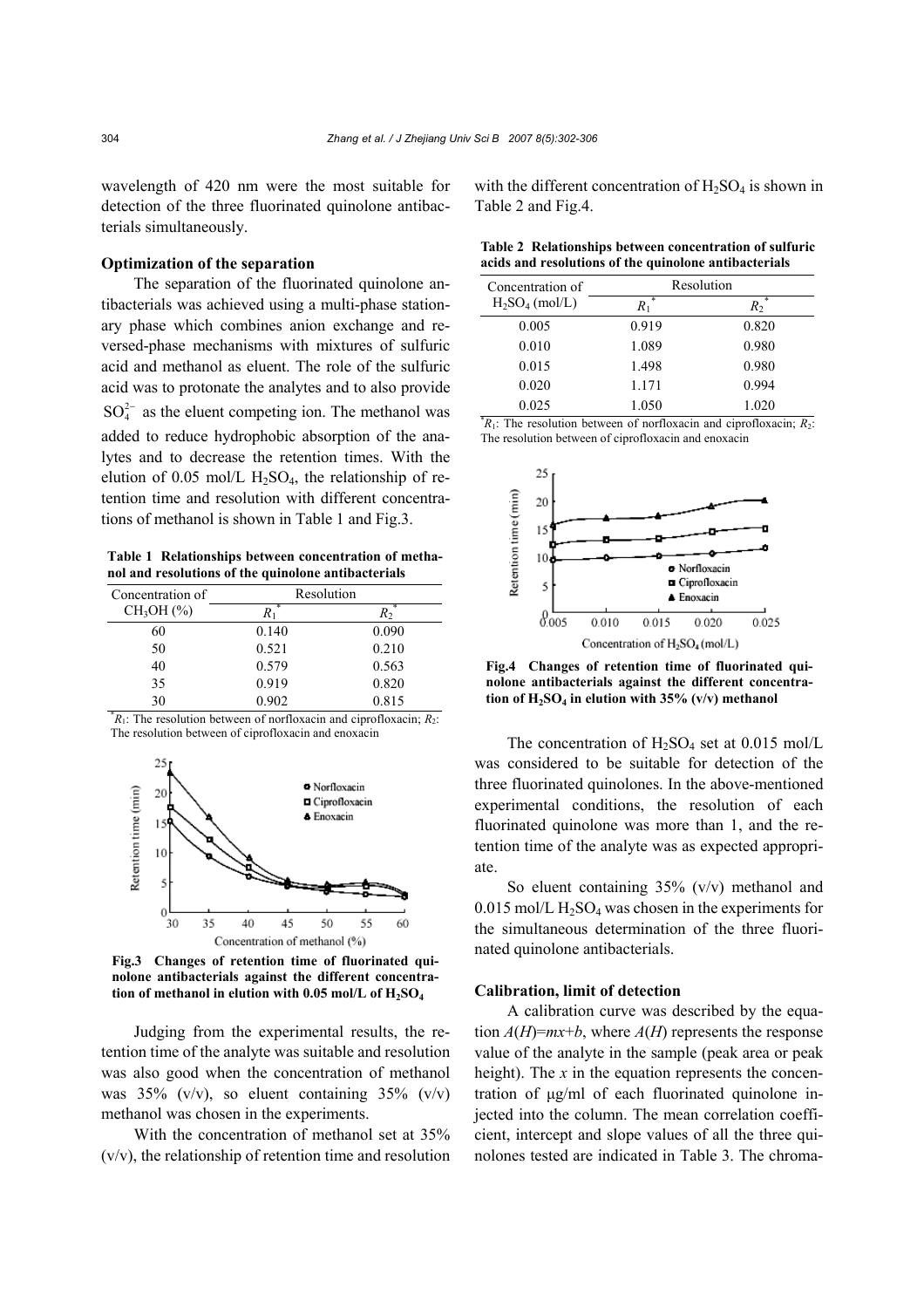tographic method was demonstrated to be linear from 1 to 100 µg/ml of each fluorinated quinolone injected (*r*≥0.9995).

**Table 3 Correlation values of fluorinated quinolones**

| Fuorinated<br>quinolones | Calibration graph                        | Correlation<br>coefficient |
|--------------------------|------------------------------------------|----------------------------|
| Norfloxacin              | $A=1.256\times10^{6}x+4.113\times10^{5}$ | 0.9998                     |
|                          | $H=1.655\times10^{4}x+8.490\times10^{3}$ | 0.9993                     |
| Ciprofloxacin            | $A=8.528\times10^{6}x+5.905\times10^{5}$ | 0.9996                     |
|                          | $H=9.718\times10^{3}x+4.527\times10^{3}$ | 0.9995                     |
| Enoxacin                 | $A=1.177\times10^{6}x+2.122\times10^{5}$ | 0.9998                     |
|                          | $H=1.098\times10^4x+3.369\times10^3$     | 0 9 9 9 5                  |

The lower detection limit for each fluorinated quinolone was determined by analysing calibration standards from 20 to 200 ng/ml of each fluorinated quinolone injected. The detection limits (*S*/*N*=3) of norfloxacin, ciprofloxacin and enoxacin were 50, 105 and 80 ng/ml, respectively.

Fig.5 shows a typical chromatogram of the standard stock solution containing norfloxacin, ciprofloxacin and enoxacin.



**Fig.5 Typical chromatogram of the standard solution (5 µg/ml) in the optimal conditions** 

1. Norfloxacin; 2. Ciprofloxacin; 3. Enoxacin

# **Repeatability**

Precision studies for 10 replicate injections of 5 µg/ml standard stock solution of the three fluorinated quinolones gave the percentage relative standard deviations of the three analytes in the range of 0.85%~1.0% for retention time, 0.73%~1.2% for peak area, and 0.63%~0.96% for peak height.

# **Application**

The method described above was successfully applied for direct analysis of the mixed diluent solutions of norfloxacin and ciprofloxacin in pharmaceutical formulations. The recoveries of norfloxacin and ciprofloxacin were calculated by comparison of peak heights of the injected standards. The recoveries were in the range  $100.1\%$  to  $103.5\%$  when standard  $0.42$ µg/ml norfloxacin and 8.6 µg/ml ciprofloxacin were spiked into the sample for nine injections. Results are shown in Table 4. Fig.6 shows the chromatogram from the analysis of diluent solutions of pharmaceutical formulations.

**Table 4 Percentage recoveries of two quinolones in pharmaceutical formulations**

| Diluent solutions in           | Concentration $(\mu g/ml)$ |       |        | Recovery |
|--------------------------------|----------------------------|-------|--------|----------|
| pharmaceutical<br>formulations | Analysed Added Total       |       |        | (%)      |
| Norfloxacin in tablets         | 0.422                      | 0.420 | 0.856  | 104      |
| Ciprofloxacin in tablets       | 8.513                      | 8.600 | 17.100 | 100      |



**Fig.6 Chromatogram of dilute pharmaceutical formulation containing norfloxacin**

The developed method was used for qualitative measurement of the fluorinated quinolones from human urine. As the half-life of ciprofloxacin was 3 to 4 h, measurements of the diluted human urine (1:100) of patient given oral dose of 0.25 g for 4 h were performed. Fig.7 shows the chromatogram from diluted human urine.



**Fig.7 Chromatogram of dilute human urine (1:100) of patient with oral 0.25 g ciprofloxacin**